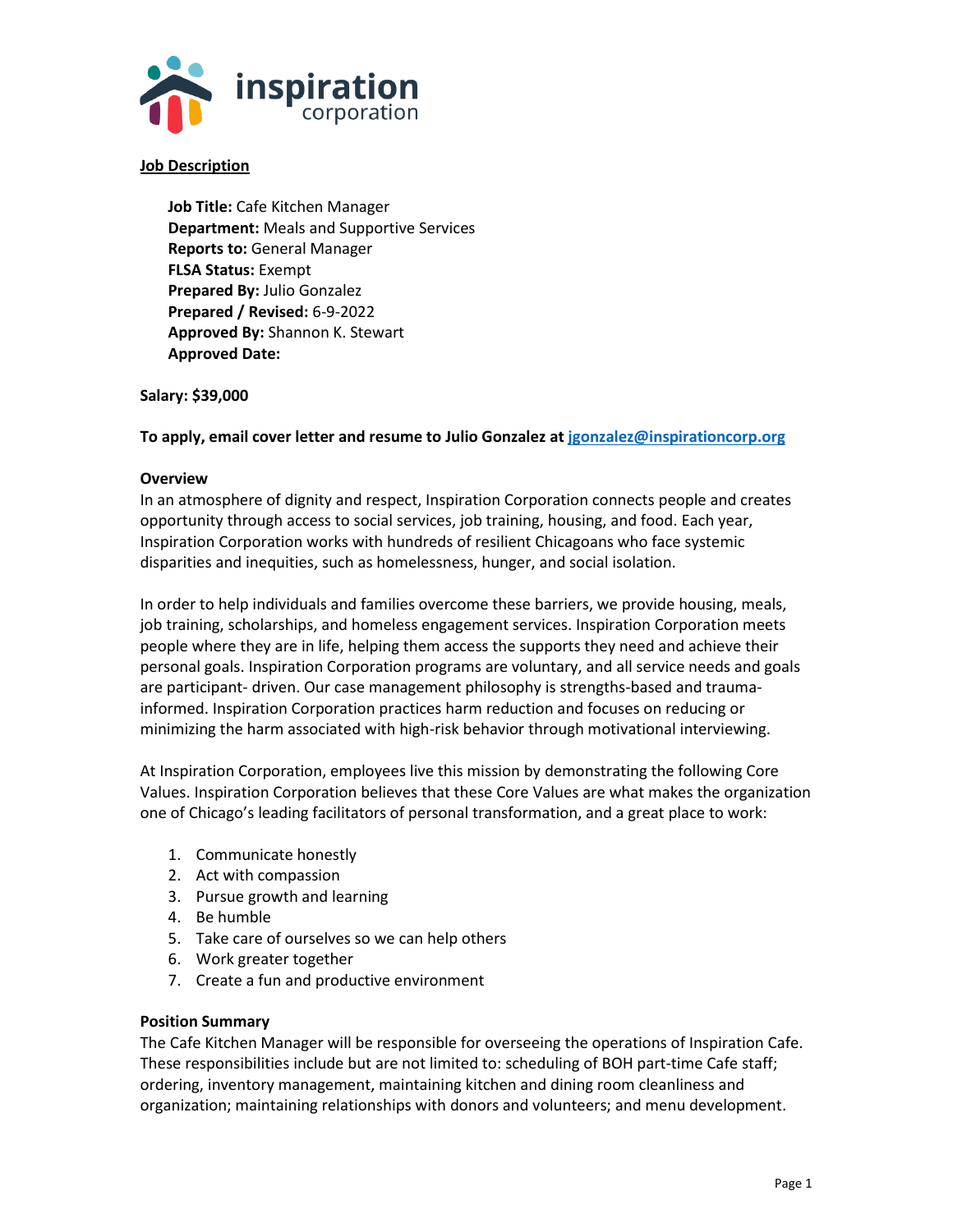

**ESSENTIAL DUTIES AND RESPONSIBILITIES** include the following. Other duties may be assigned.

## **GENERAL**

- Demonstrate Inspiration Corporation's Core Values.
- Exhibit professionalism and high standards in all aspects of performance.
- Ensure the efficient and effective provision of services with dignity and respect in accordance with the agency's mission.
- Work with all departments as appropriate to ensure that the needs of the agency's participants are addressed.
- Attend agency All Staff meetings and program meetings

## **CAFE MANAGEMENT**

- Coordinate with the General Manager to plan and execute menus.
- Delegate and instruct preparation of meals to volunteers, staff, and Inspiration Kitchens students as necessary.
- Ensure that donated ingredients are utilized appropriately.
- Clean, sanitize, and organize the kitchen facilities and the Cafe appliances.
- Record daily inventory and place orders as necessary.
- Monitor all food, supplies, and labor costs in relation to approved budget(s) as determined by the General Manager.
- Oversee the proper cleaning, sanitation, and organization of all food-related supplies.
- Create weekly schedules for the part-time staff.
- Ensure staff complete delegated tasks in a timely manner.
- Ensure house rules, policies, and procedures are followed.
- Keep all supplies, tools, and chemicals organized.
- Monitor and control proper cleaning and sanitation procedures ensuring that the Cafe is in line with Department of Health Guidelines.
- Ensure vender and donor deliveries are received and properly stored.
- Maintain all kitchen equipment.
- Coordinate with the IT & Facilities Manager to address any equipment repairs.
- Coordinate and execute any relevant meetings in relation the café, staff and/or participants.
- Work with Meals Program Coordinator to ensure smooth day to day operations as they relate to food, service and environment.
- Assist the General Manager in obtaining donations and creating new partnerships with prospective donors.

#### **SUPERVISORY RESPONSIBILITIES**

- Ensures supervision of all BOH part-time Cafe staff, Inspiration Kitchens graduates, and volunteers.
- Provides training for the staff as required.
- Utilizes staff effectively to ensure satisfactory completion of all goals and responsibilities.